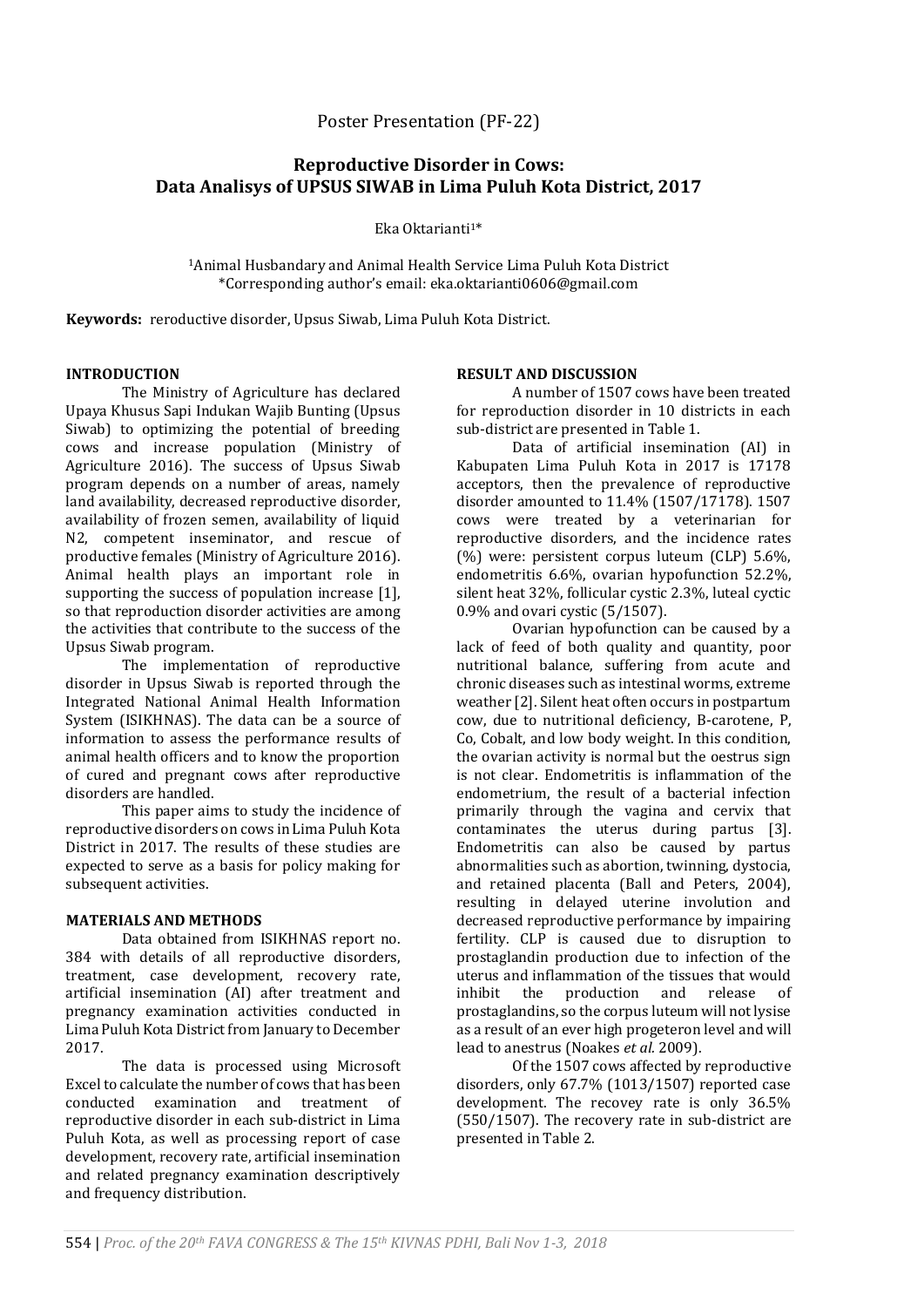Table 1. Results of examination of reproductive disorders

| Sub-       | <b>CLP</b> | Endo     | Table 1. Results of examination of reproductive also facts<br>Hipofunction | Nimpo | Pyometra     | Silent | Folikuler | Luteal | Ovarian      | Total |
|------------|------------|----------|----------------------------------------------------------------------------|-------|--------------|--------|-----------|--------|--------------|-------|
| district   |            | metritis | of ovarian                                                                 | many  |              | Heat   | Cyst      | Cyst   | Cyst         |       |
| Akabiluru  | 21         | 8        | 17                                                                         |       |              | 95     |           |        |              | 141   |
| Bukit      |            |          |                                                                            |       |              |        |           |        |              |       |
| Barisan    | 3          | 4        | 94                                                                         |       |              |        |           |        |              | 101   |
| Guguak     | 13         | 12       | 138                                                                        |       | $\mathbf{1}$ | 63     | 29        | 11     | $\mathbf{1}$ | 268   |
| Gunung     |            |          |                                                                            |       |              |        |           |        |              |       |
| Mas        |            | 5        | $\overline{4}$                                                             |       |              |        |           |        |              | 9     |
| Harau      |            | 4        | 186                                                                        |       |              | 16     |           |        |              | 206   |
| Lareh Sago |            |          |                                                                            |       |              |        |           |        |              |       |
| Halaban    | 8          | 9        | 86                                                                         |       |              | 116    |           |        |              | 219   |
| Luhak      | 7          | 41       | 136                                                                        |       |              | 71     |           |        |              | 255   |
| Mungka     | 3          | 5        | 40                                                                         | 1     |              | 5      | 6         | 3      |              | 63    |
| Situjuah   |            |          |                                                                            |       |              |        |           |        |              |       |
| Limo       |            |          |                                                                            |       |              |        |           |        |              |       |
| Nagari     | 29         | 11       | 55                                                                         |       |              | 116    |           |        | 3            | 214   |
| Suliki     |            |          | 30                                                                         |       |              |        |           |        |              | 31    |
| Total      | 84         | 99       | 786                                                                        |       |              | 482    | 35        | 14     | 5            | 1507  |

Table2. The recovery rate of reproductive disorder

| Sub-district         | Reproductive | $\frac{0}{0}$ | Reported case dev. | $\%$  | Recovery | $\frac{0}{0}$ | AI  | $\frac{0}{0}$ | Per rectal ex. | $\frac{0}{0}$ |
|----------------------|--------------|---------------|--------------------|-------|----------|---------------|-----|---------------|----------------|---------------|
|                      | disorder     |               |                    |       | rate     |               |     |               |                |               |
| Akabiluru            | 141          | 9.4           | 139                | 98.6  | 28       | 19.9          | 13  | 9.2           | 2              | 1.4           |
| Bukit Barisan        | 101          | 6.7           | 32                 | 31.7  | 32       | 31.7          | 4   | 4.0           | 4              | 4.0           |
| Guguak               | 268          | 17.8          | 264                | 98.5  | 190      | 70.9          | 32  | 11.9          | 16             | 6.0           |
| Gunung Mas           | 9            | 0.6           | 9                  | 100.0 | 9        | 100.0         |     | 0.0           | $\Omega$       | 0.0           |
| Harau                | 206          | 13.7          | 173                | 84.0  | 111      | 53.9          | 56  | 27.2          | 8              | 3.9           |
| Lareh Sago Halaban   | 219          | 14.5          | 46                 | 21.0  | 26       | 11.9          | 5   | 2.3           | $\Omega$       | 0.0           |
| Luhak                | 255          | 16.9          | 66                 | 25.9  | 38       | 14.9          | 23  | 9.0           |                | 0.4           |
| Mungka               | 63           | 4.2           | 63                 | 100.0 | 39       | 61.9          | 8   | 12.7          | 5              | 7.9           |
| Situjuah Limo Nagari | 214          | 14.2          | 200                | 93.5  | 56       | 26.2          | 69  | 32.2          | 17             | 7.9           |
| Suliki Gunung Mas    | 31           | 2.1           | 21                 | 67.7  | 21       | 67.7          |     | 3.2           | $\Omega$       | 0.0           |
| Total                | 1507         |               | 1013               | 67.2  | 550      | 36.5          | 211 | 14.0          | 53             | 3.5           |

Cows that recovere from reproductive disorder and follow with artificial insemination (AI) were 211 (14%), and 53 (3.5%) of cows having been pregnant through perectal examination. The rate of recovery in cows affected by reproductive disorders may be influenced by many factors, such as cow health status, nutritional status or the quality of feed, oestrus detection by farmers, environmental health and officer factors. Not all of cows that overcome reproduction disorder has been reported the development of the case, due to the very wide area of factors and the limitations of officers.

Cows that recover from reproductive disorders are characterized by the emergence of symptoms of oestrus, especially in cows with diagnosis while CLP, endometritis, ovarian hypofunction, silent heat and luteal cyst. The length of time is based on the day that a cow needs to show signs of oestrus and the average AI is 74 days,

## **CONCLUSION**

 The diagnosis of reproductive disorders in cows in Kabupaten Lima Puluh Kota are 52.2% (786/1507) ovarian hypofunction, 32% silent heat (482/1507), and endometritis 6.6% (99/1507).

and the follicular cyst is the fastest reproductive disorder case of an AI that is 18 days. The average day of cattles to be cured and in AI after reproductive disorder treatment is presented in Table 3.

Table 3. The average day of recovery and AI after reproductive disorder treatment

| Diagnose         | Recovery average (day) |  |  |  |  |  |
|------------------|------------------------|--|--|--|--|--|
| <b>CLP</b>       | 56                     |  |  |  |  |  |
| Endometritis     | 52                     |  |  |  |  |  |
| Hipofungsi ovari | 88                     |  |  |  |  |  |
| Nimpomania       | 299                    |  |  |  |  |  |
| Silent Heat      | 65                     |  |  |  |  |  |
| Sistik Folikuler | 18                     |  |  |  |  |  |
| Sistik Luteal    | 73                     |  |  |  |  |  |
| Total            | 74                     |  |  |  |  |  |

- The report case development after treatment was 67.7% (1013/1507), with a recovery rate was 36.5% (550/1507).
- Artificial insemination (AI) after treatment was 211 (38.4%), and 53 (25.1%) cows were pregnant.